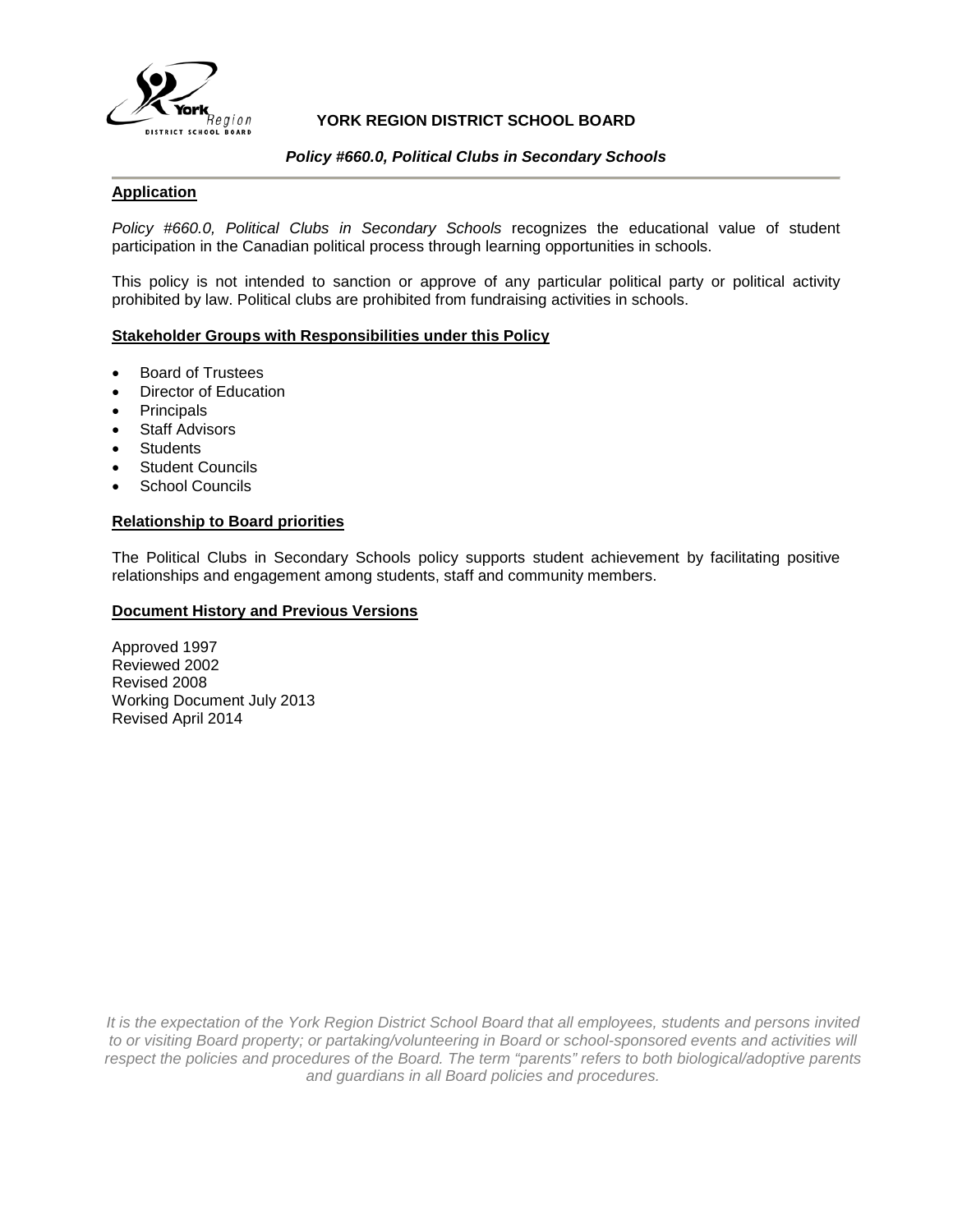

# **Board Policy #660.0 Political Clubs in Secondary Schools**

**Document Integration Project Format**

# **Policy Statement**

The York Region District School Board recognizes the educational value of student participation in the Canadian political process through learning opportunities in schools. This may include the formation of all-party parliamentary clubs, partisan political clubs, and/or presentations by candidates or elected representatives.

## **Application of Policy**

This policy is not intended to sanction or approve of any particular political party or political activity prohibited by law. Political clubs are prohibited from fundraising activities in schools.

# **Definitions**

## *All-Candidate Meetings*

All-candidate meetings are held during election campaigns. All candidates have equal opportunity to address issues. These meetings may be held in schools or other Board facilities during the school day. All-candidate meetings may be organized by community organizations or school councils after school hours with appropriate permits secured.

## **Responsibilities**

*The Board of Trustees is responsible for:* 

- reviewing the *Political Clubs in Secondary Schools* policy in accordance with the priorities in the [Trustees' Multi-Year Plan](http://www.yrdsb.edu.on.ca/page.cfm?id=MYP000001) and the approved policy review cycle; and
- understanding and communicating with members of the community about the *Political Clubs in Secondary Schools* policy, as required.

*The Director of Education is responsible for:*

• implementing and operationalizing the *Political Clubs in Secondary Schools* policy.

## *Principals are responsible for:*

- ensuring that political clubs operate within the framework of the extra-curricular program;
- ensuring that a staff advisor oversees the political club;
- approving all-candidate meetings during the school day; and
- ensuring that partisan advertising such as, but not limited to, political lawn signs and literature, is not posted or distributed on Board property.

*Staff Advisors are responsible for:*

- overseeing all activities and attending all meetings of political clubs;
- not scheduling political club meetings during instructional time;
- approving and ensuring that all school announcements of meetings, verbally or in print, are restricted to the time and place of meeting;
- ensuring that the cost of operating a partisan political club is funded by its members;